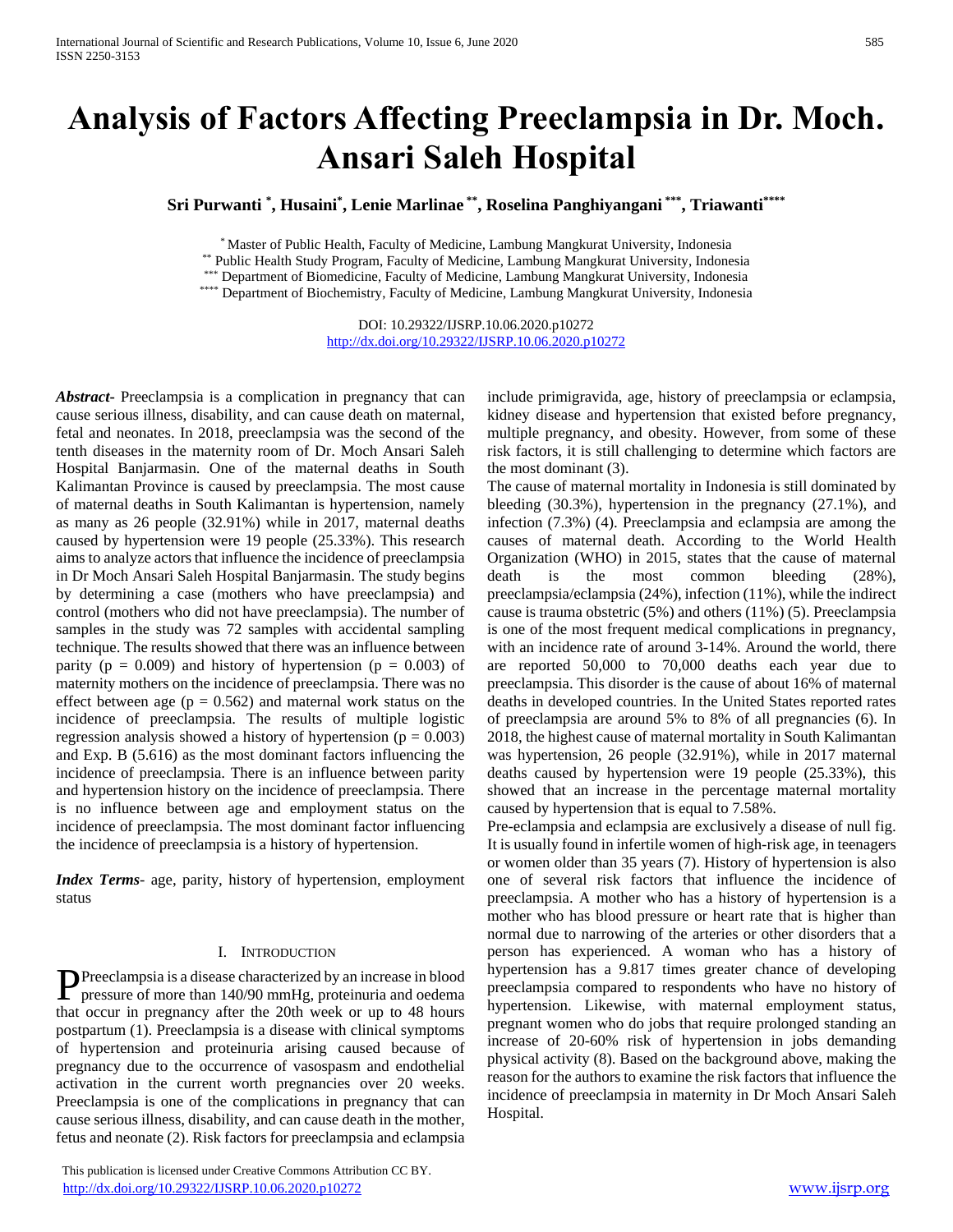## II. RESEARCH METHOD

The study begins by determining a case (mothers who have preeclampsia) and control (mothers who did not develop preeclampsia). They traced retrospectively to look back if there is a risk factor that is seen from age who are at risk or no-risk on the incidence of preeclampsia at Dr. Moch. Ansari Saleh Hospital. This study uses a survey method and uses a checklist sheet as a tool for data collection. The population in this study were all women giving birth at Dr. Moch. Ansari Saleh Banjarmasin. The sampling technique in this study is accidental sampling.

## III. FINDINGS

## Table 1. Univariate Analysis of Research Variables

is higher than normal due to narrowing of the arteries or other disorders that a person has experienced. A woman who has a history of hypertension has a 9.817 times greater chance of developing preeclampsia compared to respondents who have no history of hypertension. At least have the opportunity to experience preeclampsia by 3,683 times, and most likely have the opportunity to experience preeclampsia he weight of 26.168 times  $(10).$ 

**Variable Category FREQUENCY FOR EXECUTE ACTIVITY**  $\left(11\right)$ . Based on the above table 1, it is known that both in the case and control group, the majority of respondents were mothers who did not work. There were 88.9% of respondents in case group and 91.7% of respondents in the control group that did not work. Pregnant women who do work that requires long-standing risks a 20-60% increase in hypertension in work that requires a lot of

|              |                | Case | $\%$ Table 2. B $\%$ Analysis $\%$ |                 |                                                     |               |               |           |
|--------------|----------------|------|------------------------------------|-----------------|-----------------------------------------------------|---------------|---------------|-----------|
| Age          | <b>Risky</b>   | Q    | $\frac{1}{25.0}$ Variable          |                 | <b>Preeclampsia</b><br>Preeclampsia <sup>10.7</sup> | No.           | $p-$<br>value | <b>OR</b> |
|              | <b>Not</b>     | 27   | 75.0                               | 30              | 83.3                                                | preeclampsia  |               |           |
| Parity       | <b>Not</b>     | 25   | 69.4                               | 13 <sub>n</sub> | $\frac{6}{9}$ 36.1<br>$\mathbf n$                   | $\frac{6}{9}$ |               |           |
|              | Safe           | 11   | $30.6$ Age                         | 23              | 63.9                                                |               |               |           |
| History of   | Yes            | 15   | $41.7$ Risky                       | 39              | 25.08.3<br>-6                                       | 16.7          | 0.562         |           |
| Hypertension | N <sub>o</sub> | 21   | $58.3$ Not                         | $33^{21}$       | $\frac{75.0}{91.7}$ 30                              | 83.3          |               |           |
| Job-status   | Work           | 4    | $\overline{11.4}$ Parity           | $\mathbf{r}$    | 19.4                                                |               |               |           |
|              | <b>Not</b>     | 32   | $88.9$ Not<br>Safe                 | $29^{25}$       | 13<br>$-69.480.6$<br>30.6<br>23                     | 36.1<br>63.9  | 0.009         | 4.021     |

Based on the above table 1, it is known that both in the case group and in the control group, the majority of respondents have an age that is not at risk of the incidence of preeclampsia. There are 75% of respondents in the case group and 83.3% in the control group that has a no-risk age. Most maternal deaths can be influenced by maternal age during pregnancy, childbirth, and the puerperium. Age meant here is the mother that had aged under 20 years and more than 35 years, but there are still many women who do not know that age becomes one of the high-risk factors for the future to become pregnant early, childbirth, and postpartum. Meanwhile, the right age for pregnancy, childbirth, and childbirth is at reproductive age between 20-35 years. This age range is the safest period for pregnancy and childbirth because, at that age, the risk of pregnancy complications is lower (9).

Based on the table 1 above, it is known that in the case and control group, the majority of respondents had safe parity. There were 69.4% of respondents in the case group with safe parity and 63.9% of respondents in the control group with safe parity. Parity of 2-3 is the parity that is most secure when viewed from the angle of maternal deaths. Parity highest (more than 3) has maternal mortality rates are higher. In primigravida, eclampsia usually occurs because mothers who are first pregnant often experience stress in the face of childbirth. Whereas in multigravida, the risk of pregnancy increases for mothers to be affected by eclampsia due to higher parity, higher maternal deaths.

Based on the above table 1, it is known that both in the case group and in the control group, the majority of respondents did not have a history of hypertension. There were 58.3% of respondents in the case group and 91.7% of respondents in the control group who had no history of hypertension. A mother who has a history of hypertension is a mother who has blood pressure or heart rate that

| . T<br>$.9$ Not         | 29 | エフ・サ | t3 | 36.1 | 0.009 | 4.021 |
|-------------------------|----|------|----|------|-------|-------|
| Safe                    |    | ᡂᠣ   | 23 | 63.9 |       |       |
| History of Hypertension |    |      |    |      |       |       |
| Yes                     | 15 | 41.7 | 3  | 8.3  | 0.003 | 7.857 |
| N <sub>o</sub>          | 21 | 58.3 | 33 | 91.7 |       |       |
| Job status              |    |      |    |      |       |       |
| Work                    |    | 11.1 |    | 19.4 | 0.429 |       |
| Not                     | 32 | 88.9 | 29 | 80.6 |       |       |
|                         |    |      |    |      |       |       |

Based on table 2 above, it can be seen that there are variables that influence the incidence of preeclampsia in the Dr Moch Ansari Saleh Hospital, namely parity (p-value  $= 0.009$ ) with an OR value of 4.021 and history of hypertension (p-value  $= 0.003$ ) with an OR value of 7.857. In contrast, variables that did not affect preeclampsia were age (p-value  $= 0.562$ ) and status occupation (p $value = 0.429$ .

|  | Table 3. Multivariate Analysis |
|--|--------------------------------|
|--|--------------------------------|

| <b>Independent Variable</b> | p-value | Exp(B) |
|-----------------------------|---------|--------|
| Parity                      | 0.061   | 2.885  |
| History of Hypertension     | 0.019   | 5.616  |

Based on the table above, it can be seen that the most dominant variable has an influence on the incidence of preeclampsia at the Dr Moch Ansari Saleh Hospital, namely a history of hypertension (p-value  $= 0.019$ ) with an Exp (B) of 5.616. maternal maternity with a history of hypertension will have the opportunity of 5.616 times more likely to have preeclampsia than maternity mother with no history of hypertension.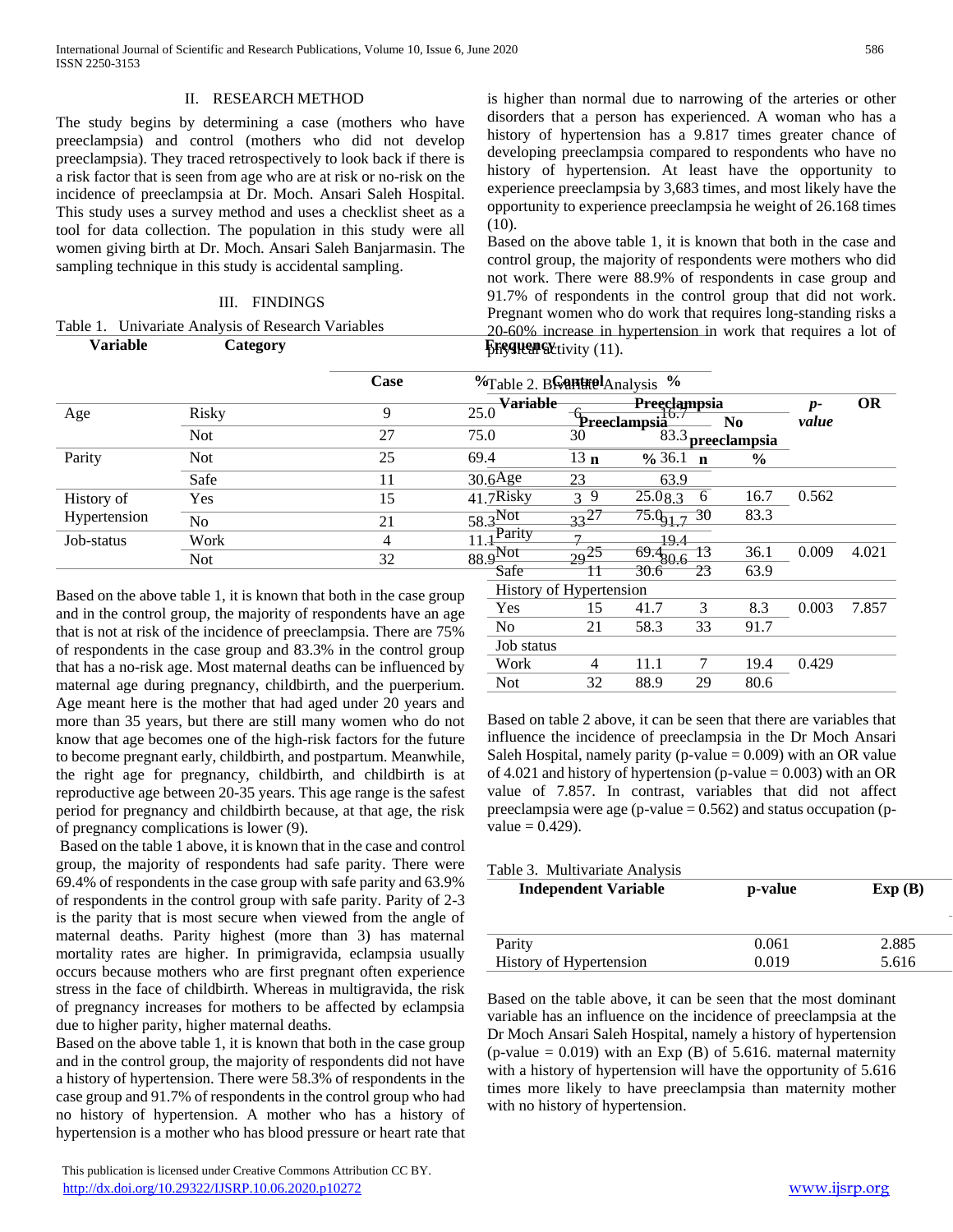# IV. DISCUSSION

Preeclampsia is a disease with clinical symptoms such as hypertension and proteinuria that arise due to pregnancy due to the occurrence of vasospasm and endothelial activation when the gestational age is above 20 weeks. Preeclampsia and eclampsia are among the causes of maternal death. Preeclampsia is one of the complications in pregnancy that can cause severe illness, disability, and can cause death in the mother, fetus and neonates. Therefore, the incidence of preeclampsia can be prevented by looking at the factors that can influence the incidence of preeclampsia. The incidence of preeclampsia can be influenced by parity and history of hypertension. Risk factors for preeclampsia and eclampsia include primigravida, age, history of preeclampsia or eclampsia, kidney disease and hypertension that existed before pregnancy, multiple pregnancy, and obesity.

Some risk factors for hypertension in pregnancy/preeclampsia/eclampsia include age, parity, race/ethnic, heredity, genes, diet/nutrition, climate/season, and social/economic behaviour (12). Judging from the characteristics that exist in maternity there are several risk factors that can affect the incidence of preeclampsia at the Dr. Moch Ansari Saleh Hospital namely parity ( $\rho$ -value = 0.009) and history of hypertension ( $\rho$ -value = 0.001). This is in line with research by Veftisia (2018) which shows that primiparous mothers have a risk of experiencing preeclampsia during pregnancy by 0.83 times. This is consistent with the theory that in the first pregnancy there will be the formation of "Human Leucocyte Antigen Protein G (HLA)" which plays an important role in modulating the immune response so that the mother rejects the results of conception (placenta) or there is maternal intolerance of the placenta resulting in preeclampsia. Parity 2 to 3 is the safest parity from the point of view of maternal death.

The most dominant risk factors that influence the incidence of preeclampsia in maternal mothers are mothers who have a history of hypertension (p-value  $= 0.019$ ) with an Exp (B) value of 5.616. It means that mothers maternity with a history of hypertension will have the opportunity of 5.616 times more likely to have preeclampsia than right with mom maternity with no history of hypertension. This is in line with research conducted by Hasliani (2018) which states that there is a significant relationship between the history of hypertension and the incidence of preeclampsia in pregnant women in Pangkep District Hospital (13). Likewise, Mariza's research (2016) which states that respondents with a history of hypertension have a greater chance of experiencing severe preeclampsia 9.817 times compared to respondents who do not have a history of hypertension. At least have a chance of experiencing severe preeclampsia by 3,683 times, and the greatest has a chance of experiencing severe preeclampsia by 26.168 times (14).

# V. CONCLUSION

Based on the results of research and discussion, it can be concluded as follows:

1. There is no influence of age and occupational status factors on the incidence of preeclampsia in the Dr Moch Ansari Saleh Hospital.

- 2. There is an influence of parity factor and history of hypertension on the incidence of preeclampsia at Dr Moch Ansari Saleh Hospital.
- 3. The history of hypertension variables is the most influential on the incidence of preeclampsia in the Dr Moch Ansari Saleh Hospital.

#### **REFERENCES**

- 1. Wahyuni, R., Azhari., Nursari Abdul Syukur. (2019) Relationship between Obesity and Preeclampsia in Pregnant Women Trimester Ii and III. Mahakam Midwifery Journal . 2 (5); 312-323.
- 2. Novianti, H. (2016) Effect of Age and Parity Against the Incidence of Pre-Eclampsia in Sidoarjo Rsud. Scientific Journal of Health. 9 (1); 25-31.
- 3. Sumampouw, CM., Hermie M. M. Tendean., Freddy W. Wagey, (2019) Picture of Severe Preeclampsia and Eclampsia in Terms of Risk Factors in Prof. Dr. RD Kandou Manado. Journal of Medical and Rehabilitation. 1 (3); 1-5.
- 4. Ministry of Health, (2017) Indonesian Health Profile. Ministry of Health of the Republic of Indonesia. Jakarta.
- 5. Yuniarti, F., Wahyu Wijayati., Dintya Ivantarina. (2018) Analysis of Health Behaviors and Risk Factors for the Occurrence of Preeclampsia in Pregnant Women in the Gynecology Obstetrics Clinic of Kediri District Hospital. Journal of Issues in Midwifery. 1 (3); 1-17.
- 6. Yanti, I., Nelly Apriningrum., Lilis Suryani. (2017) Multivariate Analysis of Relationships Between Age, Parity, Disease History, Calcium Consumption With The Incidence Of Preeclampsia In Pregnant Women. Unsika Journal . 2 (1); 63-73.
- 7. Hipson, M. (2016) Relationship between Age, Parity and Mother's Education and the Incidence of Eclampsia in Muhammadiyah Hospital Palembang. Proceedings. Muhammadiyah University of Semarang. Semarang.
- 8. Gustri, Y., Rico Januar Sitorus., Feranita Utama. (2016) Determinants of Preeclampsia in Pregnant Women at RSUP dr. Mohammad Hoesin Palembang. Journal of Public Health Sciences . 7 (3); 209-217.
- 9. Fatkhiyah, N., Kodiyah., Masturoh. (2016) Maternal Determinants of Preeclampsia. The Soedirman Journal of Nursing (The Soedirman Journal of Nursing). 11 (1); 53-61.
- 10. Mariza, A., Rosmaida Siregar. (2016) Relationship between History of Hypertension and the Occurrence of Severe Preeclampsia in Women in RSUD dr. H. Abdul Moeloek Lampung Province in 2015. Journal of Midwifery. 2 (4); 183-187.
- 11. Imaroh, I., Sri Achadi Nugraheni., Dharminto. (2018) Risk Factors Affecting the Occurrence of Hypertension in Pregnant Women in the Work Area of the Kedungmundu Health Center, Semarang City in 2017. Journal of Public Health (E-Journal ). 6 (1); 570-580.
- 12. Sulfianti., Handayani., Siti Juhariyah. (2016) Neonatal Obstetric Emergency First Aid. PPGDON Module. Jakarta.
- 13. Hasliani, A (2018) Relationship of History of Hypertension with the Incidence of Preeclampsia in Rsud Pangkep . Scientific Journal of Health Diagnosis. 12 (1); 162-166 .
- 14. Veftisia, V., Yulia Nur Khayati. (2018) Relationship between Parity and Mother's Education and the Incidence of Preeclampsia in Semarang Regency. Journal of Research Midwifery Tegal Polytechnic. 7 (2); 336-339.

#### AUTHORS

**First Author** – Sri Purwanti, Master of Public Health, Faculty of Medicine, Lambung Mangkurat University, Indonesia.

**Second Author** – Husaini, Master of Public Health, Faculty of Medicine, Lambung Mangkurat University, Indonesia.

**Third Author** – Lenie Marlinae, Public Health Study Program, Faculty of Medicine, Lambung Mangkurat University, Indonesia. **Fourth Author** – Roselina Panghiyangani, Department of Biomedicine, Faculty of Medicine, Lambung Mangkurat University, Indonesia.